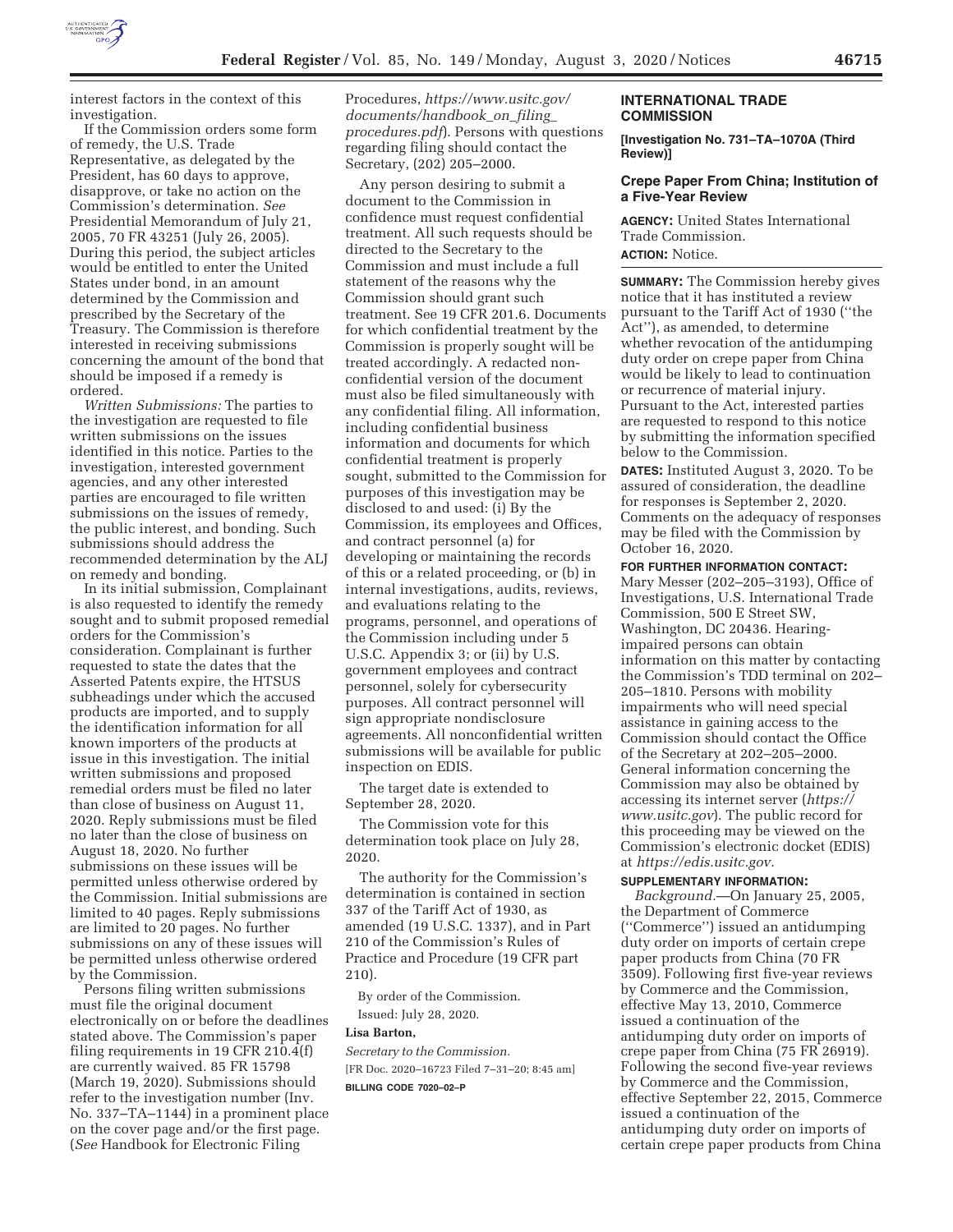(80 FR 57149). The Commission is now conducting a third review pursuant to section 751(c) of the Act, as amended (19 U.S.C. 1675(c)), to determine whether revocation of the order would be likely to lead to continuation or recurrence of material injury to the domestic industry within a reasonably foreseeable time. Provisions concerning the conduct of this proceeding may be found in the Commission's Rules of Practice and Procedure at 19 CFR part 201, subparts A and B, and 19 CFR part 207, subparts A and F. The Commission will assess the adequacy of interested party responses to this notice of institution to determine whether to conduct a full review or an expedited review. The Commission's determination in any expedited review will be based on the facts available. which may include information provided in response to this notice.

*Definitions.*—The following definitions apply to this review:

(1) *Subject Merchandise* is the class or kind of merchandise that is within the scope of the five-year review, as defined by Commerce.

(2) The *Subject Country* in this review is China.

(3) The *Domestic Like Product* is the domestically produced product or products which are like, or in the absence of like, most similar in characteristics and uses with, the *Subject Merchandise.* In its original determination and its expedited first and second five-year review determinations, the Commission defined the *Domestic Like Product* as crepe paper, coextensive with Commerce's scope.

(4) The *Domestic Industry* is the U.S. producers as a whole of the *Domestic Like Product,* or those producers whose collective output of the *Domestic Like Product* constitutes a major proportion of the total domestic production of the product. In its original determination and its expedited first and second fiveyear review determinations, the Commission defined the *Domestic Industry* as all domestic producers (whether integrated or converters) of crepe paper.

(5) An *Importer* is any person or firm engaged, either directly or through a parent company or subsidiary, in importing the *Subject Merchandise* into the United States from a foreign manufacturer or through its selling agent.

*Participation in the proceeding and public service list.*—Persons, including industrial users of the *Subject Merchandise* and, if the merchandise is sold at the retail level, representative consumer organizations, wishing to

participate in the proceeding as parties must file an entry of appearance with the Secretary to the Commission, as provided in § 201.11(b)(4) of the Commission's rules, no later than 21 days after publication of this notice in the **Federal Register**. The Secretary will maintain a public service list containing the names and addresses of all persons, or their representatives, who are parties to the proceeding.

Former Commission employees who are seeking to appear in Commission five-year reviews are advised that they may appear in a review even if they participated personally and substantially in the corresponding underlying original investigation or an earlier review of the same underlying investigation. The Commission's designated agency ethics official has advised that a five-year review is not the same particular matter as the underlying original investigation, and a five-year review is not the same particular matter as an earlier review of the same underlying investigation for purposes of 18 U.S.C. 207, the post-employment statute for Federal employees, and Commission rule 201.15(b) (19 CFR 201.15(b)), 79 FR 3246 (Jan. 17, 2014), 73 FR 24609 (May 5, 2008). Consequently, former employees are not required to seek Commission approval to appear in a review under Commission rule 19 CFR 201.15, even if the corresponding underlying original investigation or an earlier review of the same underlying investigation was pending when they were Commission employees. For further ethics advice on this matter, contact Charles Smith, Office of the General Counsel, at 202– 205–3408.

*Limited disclosure of business proprietary information (BPI) under an administrative protective order (APO) and APO service list.*—Pursuant to § 207.7(a) of the Commission's rules, the Secretary will make BPI submitted in this proceeding available to authorized applicants under the APO issued in the proceeding, provided that the application is made no later than 21 days after publication of this notice in the **Federal Register**. Authorized applicants must represent interested parties, as defined in 19 U.S.C. 1677(9), who are parties to the proceeding. A separate service list will be maintained by the Secretary for those parties authorized to receive BPI under the APO.

*Certification.*—Pursuant to § 207.3 of the Commission's rules, any person submitting information to the Commission in connection with this proceeding must certify that the information is accurate and complete to

the best of the submitter's knowledge. In making the certification, the submitter will acknowledge that information submitted in response to this request for information and throughout this proceeding or other proceeding may be disclosed to and used: (i) By the Commission, its employees and Offices, and contract personnel (a) for developing or maintaining the records of this or a related proceeding, or (b) in internal investigations, audits, reviews, and evaluations relating to the programs, personnel, and operations of the Commission including under 5 U.S.C. Appendix 3; or (ii) by U.S. government employees and contract personnel, solely for cybersecurity purposes. All contract personnel will sign appropriate nondisclosure agreements.

*Written submissions.*—Pursuant to § 207.61 of the Commission's rules, each interested party response to this notice must provide the information specified below. The deadline for filing such responses is September 2, 2020. Pursuant to § 207.62(b) of the Commission's rules, eligible parties (as specified in Commission rule 207.62(b)(1)) may also file comments concerning the adequacy of responses to the notice of institution and whether the Commission should conduct an expedited or full review. The deadline for filing such comments is October 16, 2020. All written submissions must conform with the provisions of § 201.8 of the Commission's rules; any submissions that contain BPI must also conform with the requirements of §§ 201.6, 207.3, and 207.7 of the Commission's rules. The Commission's *Handbook on Filing Procedures,*  available on the Commission's website at *https://www.usitc.gov/documents/ handbook*\_*on*\_*filing*\_*procedures.pdf,*  elaborates upon the Commission's procedures with respect to filings. Also, in accordance with §§ 201.16(c) and 207.3 of the Commission's rules, each document filed by a party to the proceeding must be served on all other parties to the proceeding (as identified by either the public or APO service list as appropriate), and a certificate of service must accompany the document (if you are not a party to the proceeding you do not need to serve your response).

Please note the Secretary's Office will accept only electronic filings at this time. Filings must be made through the Commission's Electronic Document Information System (EDIS, *https:// edis.usitc.gov*). No in-person paperbased filings or paper copies of any electronic filings will be accepted until further notice.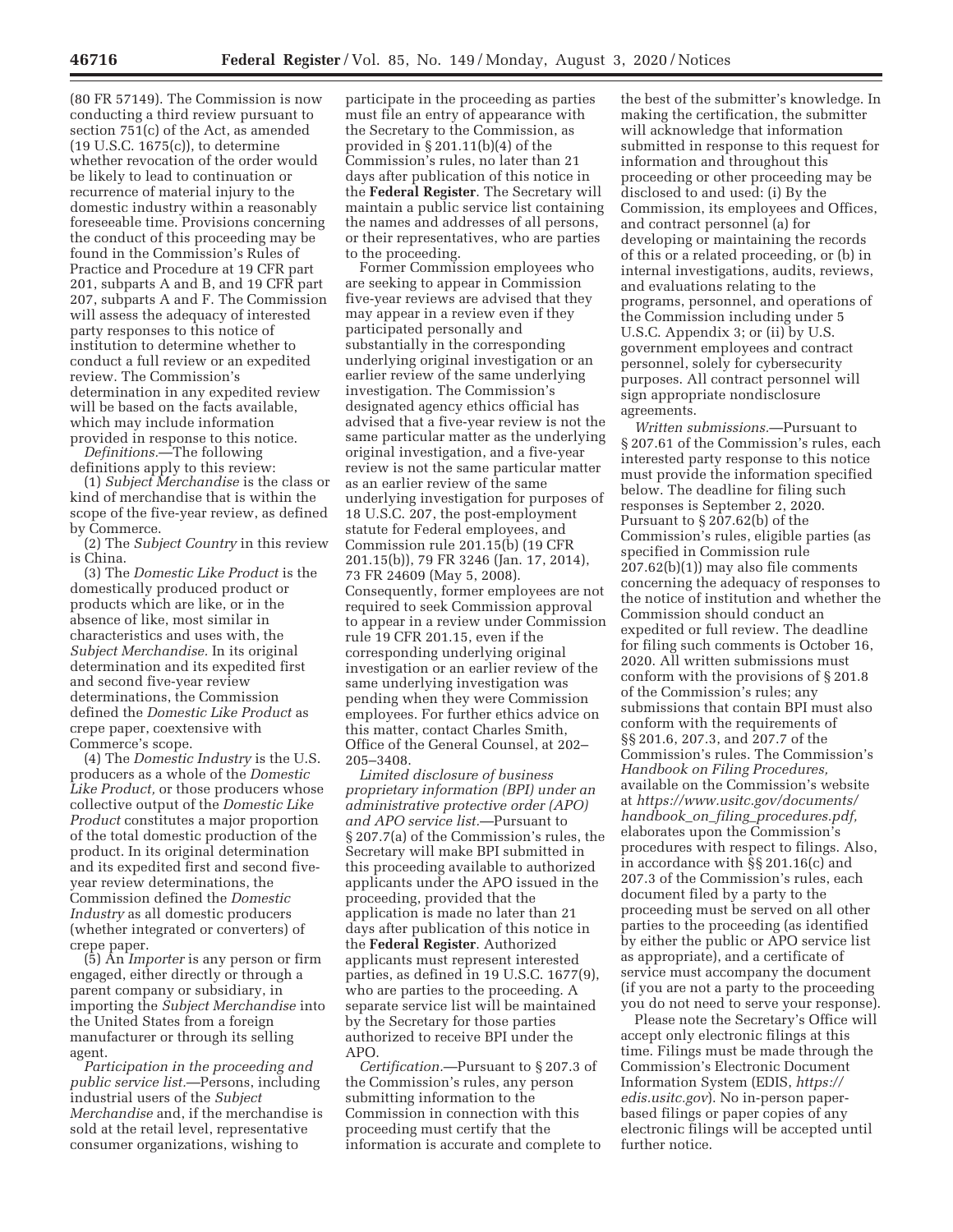No response to this request for information is required if a currently valid Office of Management and Budget (''OMB'') number is not displayed; the OMB number is 3117 0016/USITC No. 20–5–466, expiration date June 30, 2023. Public reporting burden for the request is estimated to average 15 hours per response. Please send comments regarding the accuracy of this burden estimate to the Office of Investigations, U.S. International Trade Commission, 500 E Street SW, Washington, DC 20436.

*Inability to provide requested information.*—Pursuant to § 207.61(c) of the Commission's rules, any interested party that cannot furnish the information requested by this notice in the requested form and manner shall notify the Commission at the earliest possible time, provide a full explanation of why it cannot provide the requested information, and indicate alternative forms in which it can provide equivalent information. If an interested party does not provide this notification (or the Commission finds the explanation provided in the notification inadequate) and fails to provide a complete response to this notice, the Commission may take an adverse inference against the party pursuant to § 776(b) of the Act (19 U.S.C. 1677e(b)) in making its determination in the review.

*Information to be Provided in Response to this Notice of Institution:*  As used below, the term ''firm'' includes any related firms.

(1) The name and address of your firm or entity (including World Wide Web address) and name, telephone number, fax number, and Email address of the certifying official.

(2) A statement indicating whether your firm/entity is an interested party under 19 U.S.C. 1677(9) and if so, how, including whether your firm/entity is a U.S. producer of the *Domestic Like Product,* a U.S. union or worker group, a U.S. importer of the *Subject Merchandi*se, a foreign producer or exporter of the *Subject Merchandise,* a U.S. or foreign trade or business association (a majority of whose members are interested parties under the statute), or another interested party (including an explanation). If you are a union/worker group or trade/business association, identify the firms in which your workers are employed or which are members of your association.

(3) A statement indicating whether your firm/entity is willing to participate in this proceeding by providing information requested by the Commission.

(4) A statement of the likely effects of the revocation of the antidumping duty order on the *Domestic Industry* in general and/or your firm/entity specifically. In your response, please discuss the various factors specified in section 752(a) of the Act (19 U.S.C. 1675a(a)) including the likely volume of subject imports, likely price effects of subject imports, and likely impact of imports of *Subject Merchandise* on the *Domestic Industry.* 

(5) A list of all known and currently operating U.S. producers of the *Domestic Like Product.* Identify any known related parties and the nature of the relationship as defined in section 771(4)(B) of the Act (19 U.S.C. 1677(4)(B)).

(6) A list of all known and currently operating U.S. importers of the *Subject Merchandise* and producers of the *Subject Merchandise* in the *Subject Country* that currently export or have exported *Subject Merchandise* to the United States or other countries after 2014.

(7) A list of 3–5 leading purchasers in the U.S. market for the *Domestic Like Product* and the *Subject Merchandise*  (including street address, World Wide Web address, and the name, telephone number, fax number, and Email address of a responsible official at each firm).

(8) A list of known sources of information on national or regional prices for the *Domestic Like Product* or the *Subject Merchandise* in the U.S. or other markets.

(9) If you are a U.S. producer of the *Domestic Like Product,* provide the following information on your firm's operations on that product during calendar year 2019, except as noted (report quantity data in square meters and value data in U.S. dollars, f.o.b. plant). If you are a union/worker group or trade/business association, provide the information, on an aggregate basis, for the firms in which your workers are employed/which are members of your association.

(a) Production (quantity) and, if known, an estimate of the percentage of total U.S. production of the *Domestic Like Product* accounted for by your firm's(s') production;

(b) Capacity (quantity) of your firm to produce the *Domestic Like Product* (that is, the level of production that your establishment(s) could reasonably have expected to attain during the year, assuming normal operating conditions (using equipment and machinery in place and ready to operate), normal operating levels (hours per week/weeks per year), time for downtime, maintenance, repair, and cleanup, and a typical or representative product mix);

(c) the quantity and value of U.S. commercial shipments of the *Domestic Like Product* produced in your U.S. plant(s);

(d) the quantity and value of U.S. internal consumption/company transfers of the *Domestic Like Product*  produced in your U.S. plant(s); and

(e) the value of (i) net sales, (ii) cost of goods sold (COGS), (iii) gross profit, (iv) selling, general and administrative (SG&A) expenses, and (v) operating income of the *Domestic Like Product*  produced in your U.S. plant(s) (include both U.S. and export commercial sales, internal consumption, and company transfers) for your most recently completed fiscal year (identify the date on which your fiscal year ends).

(10) If you are a U.S. importer or a trade/business association of U.S. importers of the *Subject Merchandise*  from the *Subject Country,* provide the following information on your firm's(s') operations on that product during calendar year 2019 (report quantity data in square meters and value data in U.S. dollars). If you are a trade/business association, provide the information, on an aggregate basis, for the firms which are members of your association.

(a) The quantity and value (landed, duty-paid but not including antidumping duties) of U.S. imports and, if known, an estimate of the percentage of total U.S. imports of *Subject Merchandise* from the *Subject Country* accounted for by your firm's(s') imports;

(b) the quantity and value (f.o.b. U.S. port, including antidumping duties) of U.S. commercial shipments of *Subject Merchandise* imported from the *Subject Country;* and

(c) the quantity and value (f.o.b. U.S. port, including antidumping duties) of U.S. internal consumption/company transfers of *Subject Merchandise*  imported from the *Subject Country.* 

(11) If you are a producer, an exporter, or a trade/business association of producers or exporters of the *Subject Merchandise* in the *Subject Country,*  provide the following information on your firm's(s') operations on that product during calendar year 2019 (report quantity data in square meters and value data in U.S. dollars, landed and duty-paid at the U.S. port but not including antidumping duties). If you are a trade/business association, provide the information, on an aggregate basis, for the firms which are members of your association.

(a) Production (quantity) and, if known, an estimate of the percentage of total production of *Subject Merchandise*  in the *Subject Country* accounted for by your firm's(s') production;